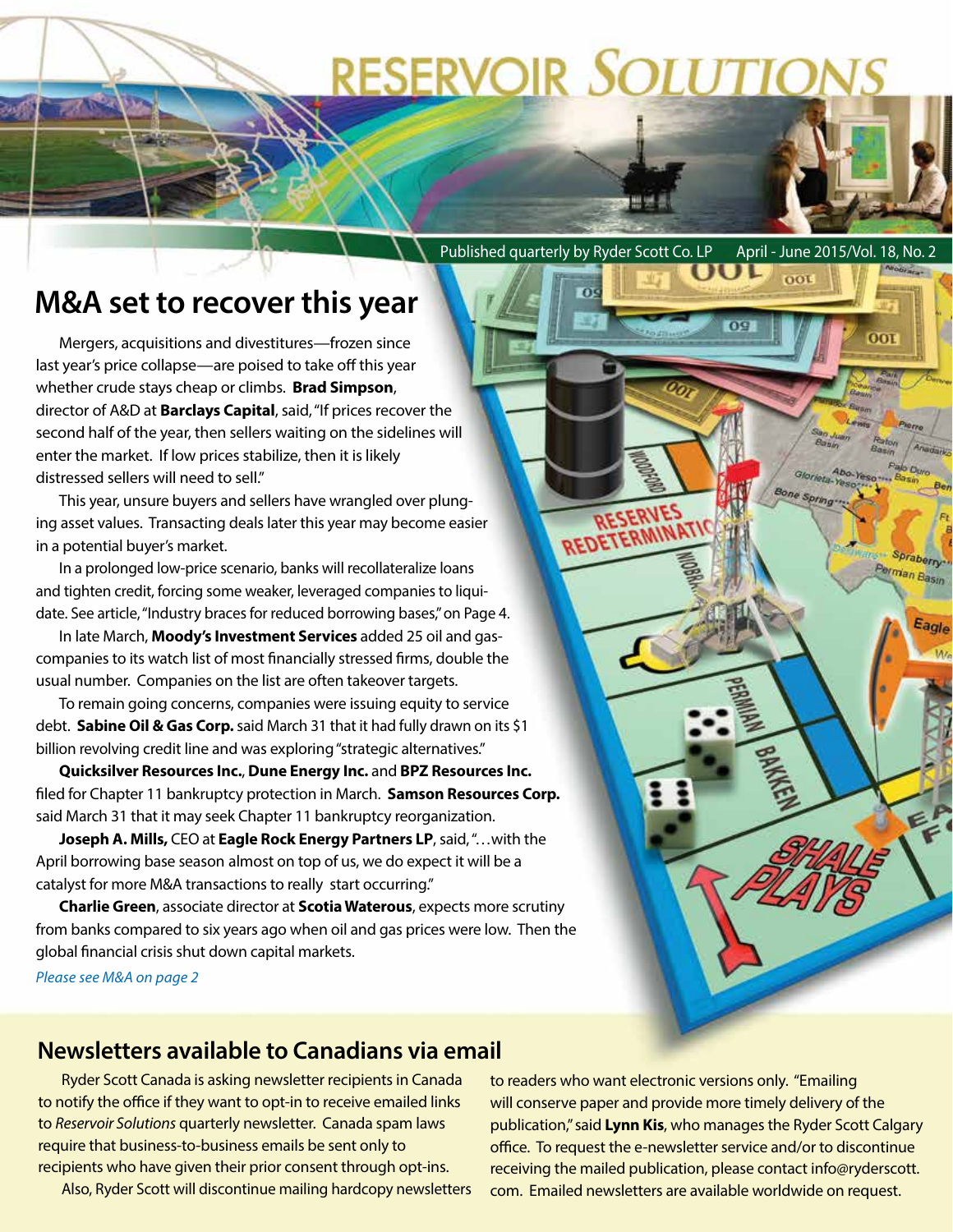

**2 3**

| <b>SOLUTIONS</b> |  |
|------------------|--|
|                  |  |

March 1965

### April – June 2015 / Vol.18, No. 2

### **Publisher's Statement**

*Reservoir Solutions* newsletter is published quarterly by Ryder Scott Co. LP. Established in 1937, the reservoir evaluation consulting firm performs hundreds of studies a year. Ryder Scott multidisciplinary studies incorporate geophysics, petrophysics, geology, petroleum engineering, reservoir simulation and economics. With 130 employees, including 90 engineers and geoscientists, Ryder Scott has the capability to complete the largest, most complex reservoir-evaluation projects in a timely manner.

# **Transaction History in Context of Commodity Price** -Blended Price + All Cash A Mixed All Stock **B** Major why interested the first property and

2008 2001 2002 2003 2004 2005 2006 2007 2008 2009 2010 2011 2012 2013 2014 2015



RS

*Transaction announcement dates in context of a BOE equivalent price (* $\frac{1}{2}$ *WTI /*  $\frac{1}{2}$  *HH) as a measure of the commodity price backdrop*

| 2015 energy MA&D:                  |  |
|------------------------------------|--|
|                                    |  |
| Producers trim opex, capex in face |  |

#### *M&A – cont. from page 1*

 $\overline{\text{OOL}}$ 

## **2015 energy MA&D: Expect some action in North America**



EFORD With lower cash flow causing companies to curtail existing capital programs, who is thinking about acquisitions? There is increased interest from new entrants from Asia and Europe into both the U.S. and Canada, and private equity in a variety of forms is keen to acquire in this lower commodity cycle.

— Cheryl Sandercock, P. Eng., managing director at Scotia Waterous Inc.

With the recent pull back in commodity prices worldwide, the situation has changed dramatically for many North American energy producers. Now that we

are about six months into the oil price adjustment, the sentiment in the U.S. and Canada has moved from more inwardly focused strategies like budget adjustments to broader strategic discussions including mergers, acquisitions and divestitures.

Not surprisingly, many companies would rather acquire than drill in this commodity price environment. North American resource plays are still considered attractive long-term investments, and still garner interest. We see more activity in North America in this environment than in higher risk regions. Transactions for African exploration plays will be more difficult, for example.

**BARTEN** 

 Also not surprisingly, sellers understand that valuations will be lower, and are not as motivated to sell. Exceptions include

asset sales with strategic motivation where capital can be more effectively redeployed elsewhere, and naturally, distressed situations where dispositions may become essential. Joint ventures will be more challenging with top operators less likely to bring on partners at lower asset valuations.

We've seen some significant equity issuance recently, including **Noble Energy Inc.**, **Encana Corp.** and **Cenovus Energy Inc.** That indicates that some material producers are willing to support their balance sheets even at lower share prices, and may believe that the commodity cycle will not reverse in the near term.

We expect to see more transactions for shares or cash and shares rather than straight cash. Case in point, on March 18, **Whitecap Resources Inc.** announced the acquisition of

**Beaumont Energy Inc.** for shares and/or up to around 18 percent cash.

 History shows both that transactions do occur in a down market, with share transactions being much more dominant. See graph of U.S. corporate transactions by form of consideration in the context of prevailing commodity price trends.

We haven't seen many transactions this year, so when will this action take place? Many expect there to be additional pain to come later in the year, as lower prices persist, reserves are published and protective commodity hedges come off. We expect increased activity through the rest of 2015.

"In 2009, banks had their hands full with all types of clients in financial distress," said Green. "Now oil and gas is generally the only sector hurting. Banks may be more focused this time around and take a harder line on forcing action."

Other factors point to a robust M&A period this year. Majors are selling non-core assets to improve their balance sheets. Also, independents hedged to mitigate the near term may become distressed sellers in Q3 and Q4 when price hedges roll off.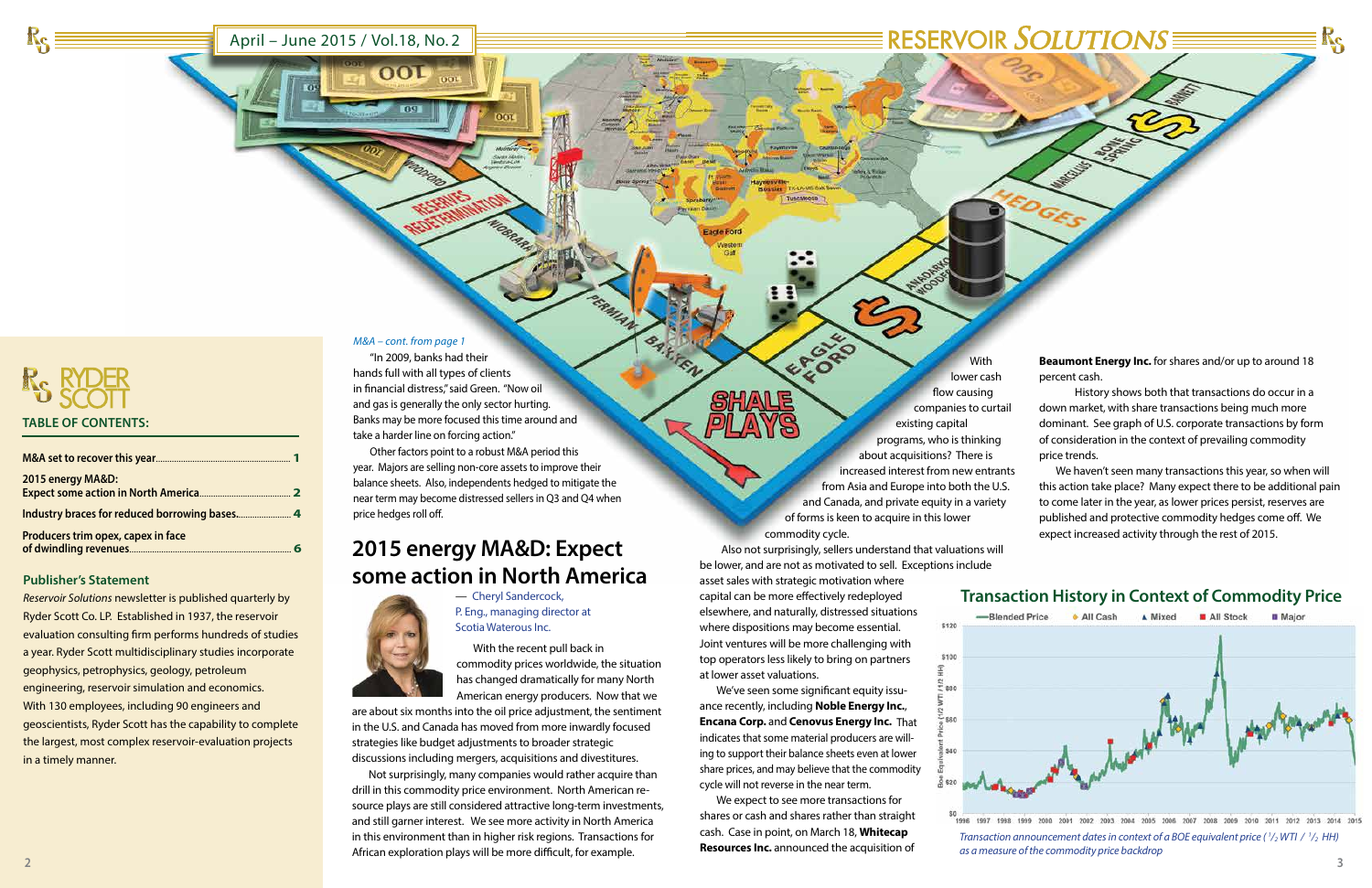**4 5**

April – June 2015 / Vol.18, No. 2

decrease …because of our hedge portfolio and drilling the second half of 2014."

**Mark C. Allen**, chief financial officer at **Denbury Resources Inc.**, said, "Based on current future oil prices, we would not expect to have an issue with our bank covenants in 2015. However, once we get into 2016, we are significantly less hedged…"

 **Encana Corp.** said about 1 billion Scfd of its expected 2015 gas production is hedged at an average of \$4.29 per Mcf and about 55,000 barrels per day of expected oil volumes hedged at \$62.18 per barrel.

# $\equiv$  RESERVOIR  $SOLUTIONS \equiv \equiv$

## **Industry braces for reduced borrowing bases**

Oil and gas companies with revolving lines of credit in the North American market are bracing for this spring's redeterminations when commercial banks are expected to reduce borrowing bases. **Allan D. Keel**, president and CEO at **Contango Oil and Gas Co.**, said, "The general consensus around the industry is kind of in the 20-percent to 25-percent range depending on what prices are at the time (of the redetermination). "

#### **Lower prices**

 $R_{\text{S}}$  :

Banks typically reset their price decks each quarter. Because of the precipitous price drop that began last year, lenders reported base-case price decks slightly above current NYMEX strip prices, according to a commodity pricing poll of energy reserves-based lenders released in Q1. The Macquarie-Tristone Quarterly Energy Lender Price survey also indicated price decks were higher than the strip for the first time in five years.

Several banks reduced their price decks since the date of the survey and pricing assumptions for the spring borrowing-base reviews were not set yet in early April. What is clear is that banks will use even lower price decks to calculate sensitivity cases.

#### **Semi-annual reviews**

Loan agreements typically require semi-annual borrowing base redeterminations and in some cases, provide for interim redeterminations if requested by banker or borrower. The review often begins with a reserves report prepared by the borrower or third-party engineer. A bank engineer uses professional judgement and bank policy to adjust the cash flow, discount it at 9 percent and apply an advance rate before recommending a borrowing base. Other members of the lending team review historic accounting data.

For spring reviews, the historic data will reflect performance when oil prices approached \$100 per barrel. If low prices persist, financial analysis in the fall borrowing base reviews will reflect lower prices received during 2015, and may reduce borrowing bases below the advance rate recommended by the bank engineer. Bank management makes final decisions based on the borrower's equity, cash flow and collateral.

#### **Lower costs not factored yet**

Lower prices have caused a slowdown in E&P while putting pressure on producers and service companies to lower drilling and operating costs. While conventional wisdom confirms that is happening, most reserves evaluations include lease operating expenses incurred when oil sold at much higher prices. One banker said that pairing projected low prices with higher historic operating expenses penalizes the borrower at least until monthly operating statements are available to confirm realized lower costs.

**Bill Barrett Corp.** said all of its 2015 production is hedged commodity prices around \$90 a barrel for oil and around \$4 MMBtu for gas. **Stone Energy Corp.** said about 50 percent of i expected oil and gas volumes are hedged at almost \$92 a barre oil and \$4.15 per Mcf of gas.

**Halcon Resources Corp.** said it has more than 31,000 barrels per day of oil hedged in 2015 at an average of just over \$90 a barrel. And for 2016, about 20,500 barrels of oil are hedged at average of just under \$85 a barrel.

#### **Haircutting reserves categories**

**Oasis Petroleum Inc.** has more than 50 percent of its expected 2015 production hedged with average floors of over \$88 per barrel, the company reported.



Banks apply a risk factor or advance rate to each subclassification of the proved reserves category to calculate the collateral value of the borrowing base. The **Office of the Comptroller of the Currency Lenders**, which regulates U.S. banks, states that no advance should be made on unproved reserves.

Advance rates vary for proved developed producing reserves and typically range from 80 to 100 percent of the present worth of future net income. Banks also establish limits for the contributions that reserves other than PDPs contribute to borrowing bases.

Lenders extend lower advance rates for proved developed non-producing reserves, such as behind pipe, and proved undeveloped reserves.

Lenders typically risk-weight PUDS in the 50-percent range and PBPs in the 25-percent range.

Behind pipe can be justified because logs, cores, well tests and other data can support a quantity of proved reserves. So generally, a bank will give more. Proved shut-in can add even more to the borrowing base.

Overall, banks typically limit non-producing reserves to 20 to 25 percent of the borrowing base with 75 to 80 percent coming

# Lower price decks get more hedge value

from producing reserves. PUDs are usually restricted to a maximum of 20 to 30 percent of the borrowing base.

Outside of the commercial bank realm, private equity investors, with an appetite for more risk and reward, are valuing non-producing reserves on leaseholds if the borrower's acreage position is in a production sweet spot.

#### **Hedging: A temporary cushion**

Bankers assign more hedge value to lower price decks. Price hedging promises to cushion the effect of the commodity price drops in the 2nd quarter. However, a prolonged low-price environment will change the strategies for companies with hedges set to expire in 12 to 18 months. With a price drop, most movement in the price deck is in the first year or two, so companies hedged during that time won't see as much movement in their borrowing bases.

#### **Hedging defense**

**Steve Hartman**, chief financial officer at **Penn Virginia Corp.**, said in late February, "…we expect that the borrowing base will come down with the lower bank price deck. The bank lowered its price deck about 30 percent, but we are estimating a 20 percent

**Vanguard Natural Resources LLC** said 82 percent of its gas is hedged this year, 67 percent in 2016 and 40 percent in 2017 at weighted average price of about \$4.31 per Mcf. This year's oil production is 77 percent hedged and 45 percent is hedged in 2016, all at a weighted average price of \$78.68 per barrel.

**Kosmos Energy Ltd.** said its 2015 hedging program reduces commodity price exposure for approximately 75 percent of 2015 production with floor prices above \$85 per barrel.

| <b>Energy Rock Partners LP</b> reported that its 2015 produc-   |
|-----------------------------------------------------------------|
| tion is 87 percent hedged at an average strike price of \$89.88 |
| per barrel, and 78 percent of its forecasted gas and ethane     |
| production is hedged at an average strike price of \$4.07       |
| per MMBTU.                                                      |

#### **Financial ratios**

Low prices are causing oil and gas companies to seek relief in loan covenants that stipulate debt-to-EBITDA ratios, which are leverage tests to indicate a company's ability to service debt. EBITDA is earnings before interest, taxes,

depreciation and amortization.

| כו כו | uepreciation and amortization.                                   |  |  |
|-------|------------------------------------------------------------------|--|--|
| a     | To show financial stability, companies must demonstrate          |  |  |
|       | that they are within the terms of the loan agreements on         |  |  |
|       | debt-to-equity ratios, as well as interest-coverage ratios and   |  |  |
|       | current ratios. Debt-to-EBITDAX ratios are used for              |  |  |
| es    | companies with successful efforts accounting because it is       |  |  |
| 15    | before exploration costs.                                        |  |  |
|       | Oil and gas companies carry debt-to-EBITDA and                   |  |  |
| at    | debt-to-equity ratios that banks consider in evaluating credit   |  |  |
|       | risk. The ratios vary for a number of reasons, but it is not     |  |  |
| its   | unusual to see debt-to-EBITDA ratios of up to 4 to 1, which      |  |  |
| el of | are generally higher than other industries because E&P is        |  |  |
|       | especially capital-intensive.                                    |  |  |
| els   | Vanguard said its lending covenant stipulates a debt-to-         |  |  |
|       | EBITDA ratio of 4. "It is our expectation that the covenant will |  |  |
| an    | be changed provide for more flexibility given lower fore-        |  |  |
|       | casted adjusted EBITDA due to the lower commodity price          |  |  |
| эd    | environment, and with the recent news of peers who have          |  |  |
|       | already received covenant relief, this assumption appears to     |  |  |
|       | Please see Industry braces on page 8                             |  |  |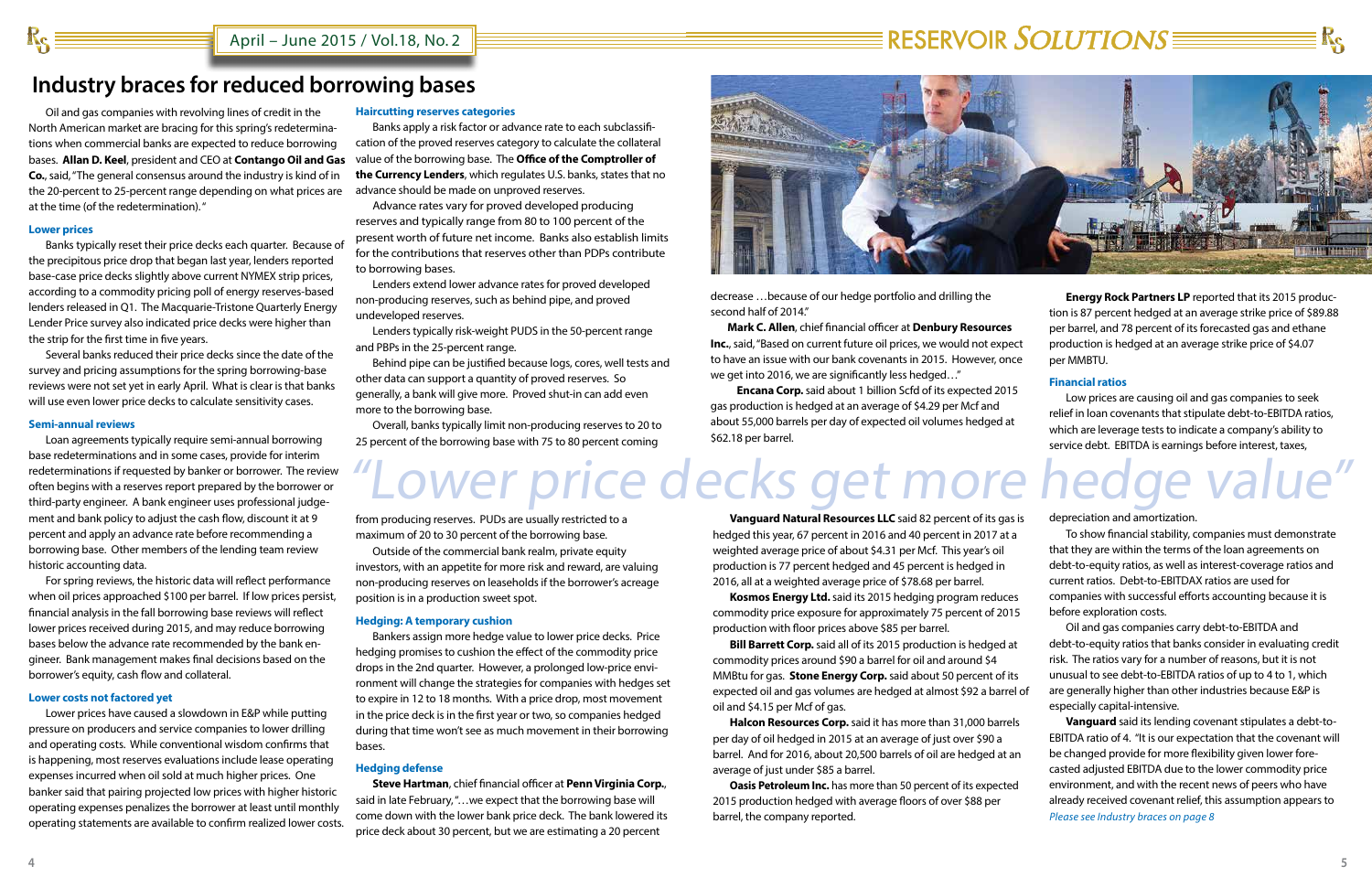# **Producers trim opex, capex in face of dwindling revenues**



To counter low prices, producers are trimming operating and capital costs with an eye to further cuts this year should prices stay mired. Service companies idling rigs and offering cost concessions have been hit hard.

**Christopher Helman** in a March 18 *Forbes* magazine article, "Itemizing the Oil Bust: 75,000 Layoffs and Counting," said, "For every rig mothballed about 40 people lose their jobs." The U.S. rig count is down by more than 700 from this time last year.

He also reported that the service sector had laid off 59,000, including 9,000 at **Schlumberger Ltd.**, 8,000 at **Weatherford International Plc**, nearly 7,000 at **Baker Hughes Inc.**, 6,600 at **Halliburton Co.** and 3,480 at **Nabors Industries Inc.**

#### **The E&P sector**

In February, **Timothy L. Dove**, president and COO at **Pioneer Natural Resources Co., said, "... what we're seeing in terms of** third party quotations is that these pressure pumping companies are offering their services essentially at cash breakeven costs."

**Diamondback Energy Inc.**, which operates in the Permian basin, is seeing opex reductions. Since the first of the year, Permian operators have dropped approximately 140 rigs.

"Frac spreads have been slow to respond due to the backlog of completions, but we are beginning to see them react as well," said **Travis Stice**, CEO at **Diamondback Energy**, in mid-February. "We anticipate improvements in cost not only from pressure pumping guys, but really the rest of the service sector probably through the next couple of quarters. We are currently seeing approximately 10 percent to 15 percent overall reductions."

In the Midland basin, **Approach Resources Inc.** expects to see a 15- to 20-percent reduction in its drilling-and-completion costs starting in Q2. **Ross Craft**, CEO, said, "We would like to see further (cost) reductions (from frac companies) but I'm not sure if I'm going to be able to push them too much further because they still have to maintain their equipment." He added that Approach has renegotiated costs for sand and general wireline work as well as lower day rates for drilling, transportation costs to move the

rigs and pipe costs.

**Callon Petroleum Co.**, another company in the Midland basin, estimates achievable reductions in total well cost during the first half of 2015 to be approximately 15 percent lower than in 2014. **Gary Newberry**, senior vice president of operations, said the company is writing AFEs for total well costs that are already 20 percent below levels in 2014.

**SM Energy Co.** plans to reduce its rig count from 17 to seven rigs—four in the Eagle Ford, two in the Bakken/Three Forks and one in the Powder River basin—by year end. **Wade Pursell**, CFO, said, "We're assuming for now that commodity prices do not improve from current levels. If they do, we can be very quick to respond. Picking up rigs is a much quicker activity than laying them down."

"We now believe that total well cost could be down 30 percent from 2014 levels in the second half of 2015, which would be ahead of our original expectations," he said. "The estimated savings would drop the cost of a 7,500-foot lateral to approximately \$5.1 million and 5,000-foot lateral to \$4 million while generating incremental rates of return of 10 to 15 percent assuming a flat price of \$55 per barrel of oil."

- **Exco Resources Inc.** has realized lower costs this year in fracture stimulation, cementing, production chemicals, rentals and fuel. The company has reduced its employee headcount by 15 percent and suspended allotted dividends because of declines in oil and gas prices.
- Exco also plans to let three of its four remaining rig contracts expire if needed. "This could provide additional opportunities for lowering our costs, either through renegotiating rates or releasing rigs," said **Hal Hickey**, president.

Operations in the Rocky Mountain region, including areas in the Bakken shale play in North Dakota, have seen a significant reduction in rig activity because of decreased commodity prices, said **Kent Rogers**, vice president drilling & completions at **Ultra Petroleum Corp**. He remarked that Ultra has negotiated several cost reductions from 5 percent to 30 percent for 2015, including those in tubulars, hydraulic fracturing, cementing, trucking, mud and chemicals, equipment rentals, coil tubing services and fuel.

The 2015 budget for **Continental Resources Inc.** assumes a 15-percent decrease in costs on average, and in late February, the company had realized about a 10 percent reduction in service costs with an expectation to see at least a 15 percent cost savings by midyear. In the Bakken, Continental deferred Q1 completions by 25 percent vs. its previously planned levels of activity.

In late February, **Harold Hamm**, CEO, said, "I want to compliment our industry for their prompt response to today's low oil price environment, reducing 2015 capex on average about 35 percent to 40 percent with more than \$50 billion in capital reductions announced so far. Industrywide, the rig count has already dropped over 30 percent since year-end 2014 and is continuing to head lower. These actions will accelerate a strong

demand and facilitate recovery to more rational prices in the future."

**Bill Barrett Corp.** reported its costs of drilling and completing extended-reach lateral wells in the DJ basin have decreased approximately 25 percent compared to the previous year. In southwest Pennsylvania, **Range Resources Corp.** plans to drill 20 percent longer laterals this year while reducing the total well cost per foot of lateral 37 percent compared to 2014.

In late February, **BHP Billiton Ltd.** said by year end, it planned to reduce its rig count by 40 percent to 16 rigs. **Peter Beaven**, CFO, said, "We're not just reducing overall activity. We're drilling and producing at lower cost. Black Hawk drilling costs

## Price history of benchmark oil and gas in U.S. dollars

# $\equiv$  RESERVOIR  $SOLUTIONS \equiv \equiv$

**Published, monthly-average, cash market prices for WTI crude at Cushing (NYMEX), Brent crude and Henry Hub and AECO gas.**



have declined by 17 percent in this period to \$3.7 million per well."

**Carrizo Oil & Gas Inc.** is "running about 9 percent on the drilling-cost reduction and 19 percent on the completion-cost reduction." **Chesapeake Energy Corp.** is building in an estimate of around 10 percent in service-cost savings for 2015 before its operating teams consider capital-efficiency improvements.